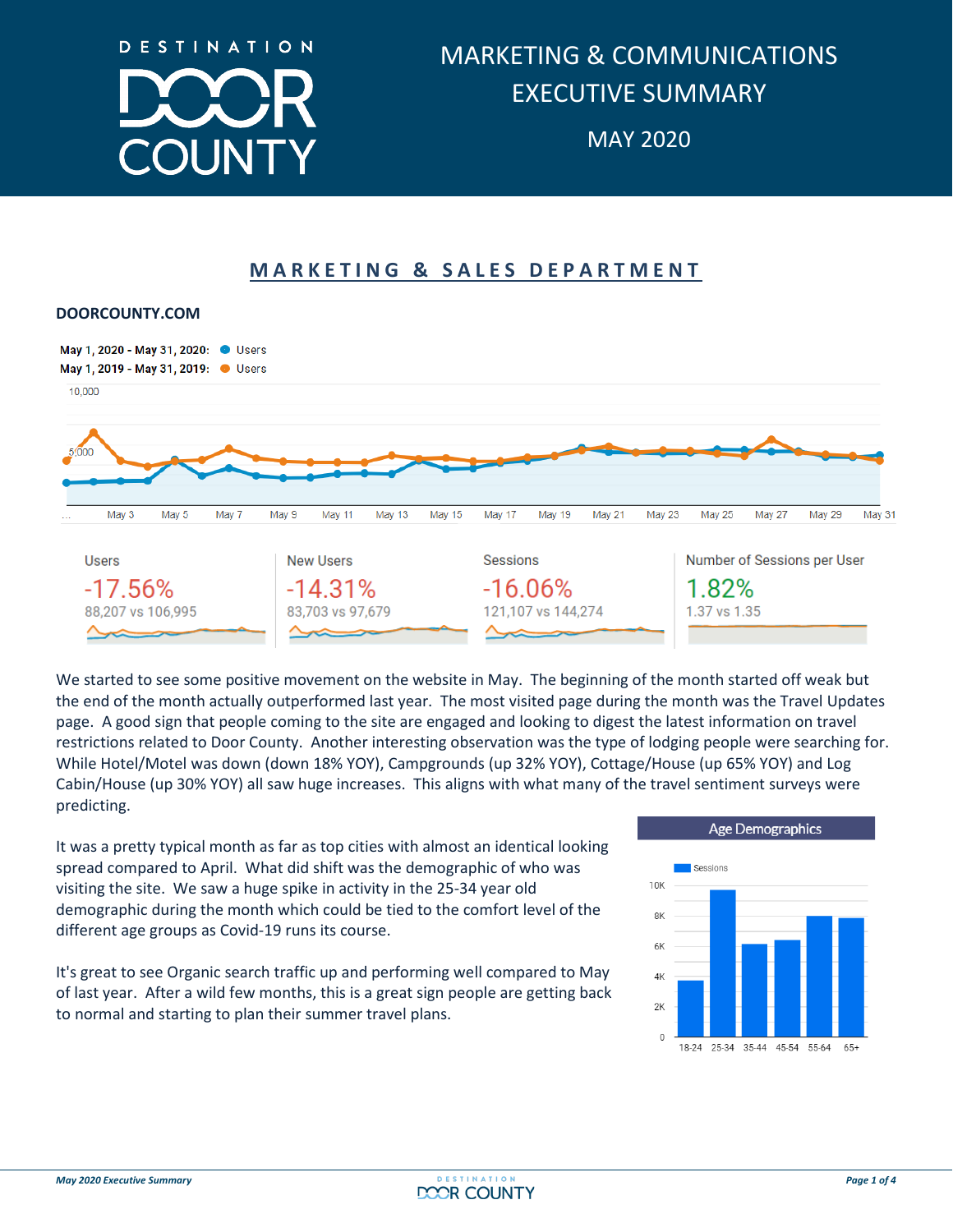| <b>Newsletter Analytics</b>                                                   |  |  |                              |                         |                                    |                              |  |
|-------------------------------------------------------------------------------|--|--|------------------------------|-------------------------|------------------------------------|------------------------------|--|
| <b>Total Recipients</b><br><b>Successful Deliveries</b><br>231,297<br>234,583 |  |  |                              | <b>Bounces</b><br>3,286 |                                    | <b>Total Opens</b><br>51,256 |  |
| <b>Open Rate</b><br>33.08%                                                    |  |  | <b>Total Clicks</b><br>8,939 |                         | <b>Click-Through Rate</b><br>3.86% |                              |  |

We took the opportunity to use May's newsletter as an informational piece to tell people to Pause Now and Play Later, Ways to Appreciate Door County Remotely, Shop Online and to educate them on our rich Art Scene. In June we will start to welcome people back with ways to visit responsibly and feature lodging packages to help to recoup some of the loss in overnight stays over the past few months.

\_\_\_\_\_\_\_\_\_\_\_\_\_\_\_\_\_\_\_\_\_\_\_\_\_\_\_\_\_\_\_\_\_\_\_\_\_\_\_\_\_\_\_\_\_\_\_\_\_\_\_\_\_\_\_\_\_\_\_\_\_\_\_\_\_\_\_\_\_\_\_\_\_\_\_\_\_\_\_\_\_\_\_\_\_\_\_\_\_\_\_\_\_\_\_\_\_\_

## **MEDIA**

Our paid media buy has been on hold and a modified buy will resume June  $1<sup>st</sup>$ . Below are a few examples of our paid media buy creative. The paid portion of our media buy includes our banner ads, out of home, Radio/Pandora and paid social. These are more awareness pieces and will complement our owned media such as the e-newsletter, social and website, and then of course our PR teams earned media efforts.

#### DIGITAL **EXAMPLE THE RESERVITE STAGE OF A RESERVE THE RESERVENCE OF A RESERVE THE RESERVENCE OF A RESERVENCE O**



Perspective

See things in a whole new light. Experience relaxation and beauty like never before when you plan a trip to Door County.

Expand your mind and body in the natural wonderland that is Door County.



Live Life Well. Plan your trip.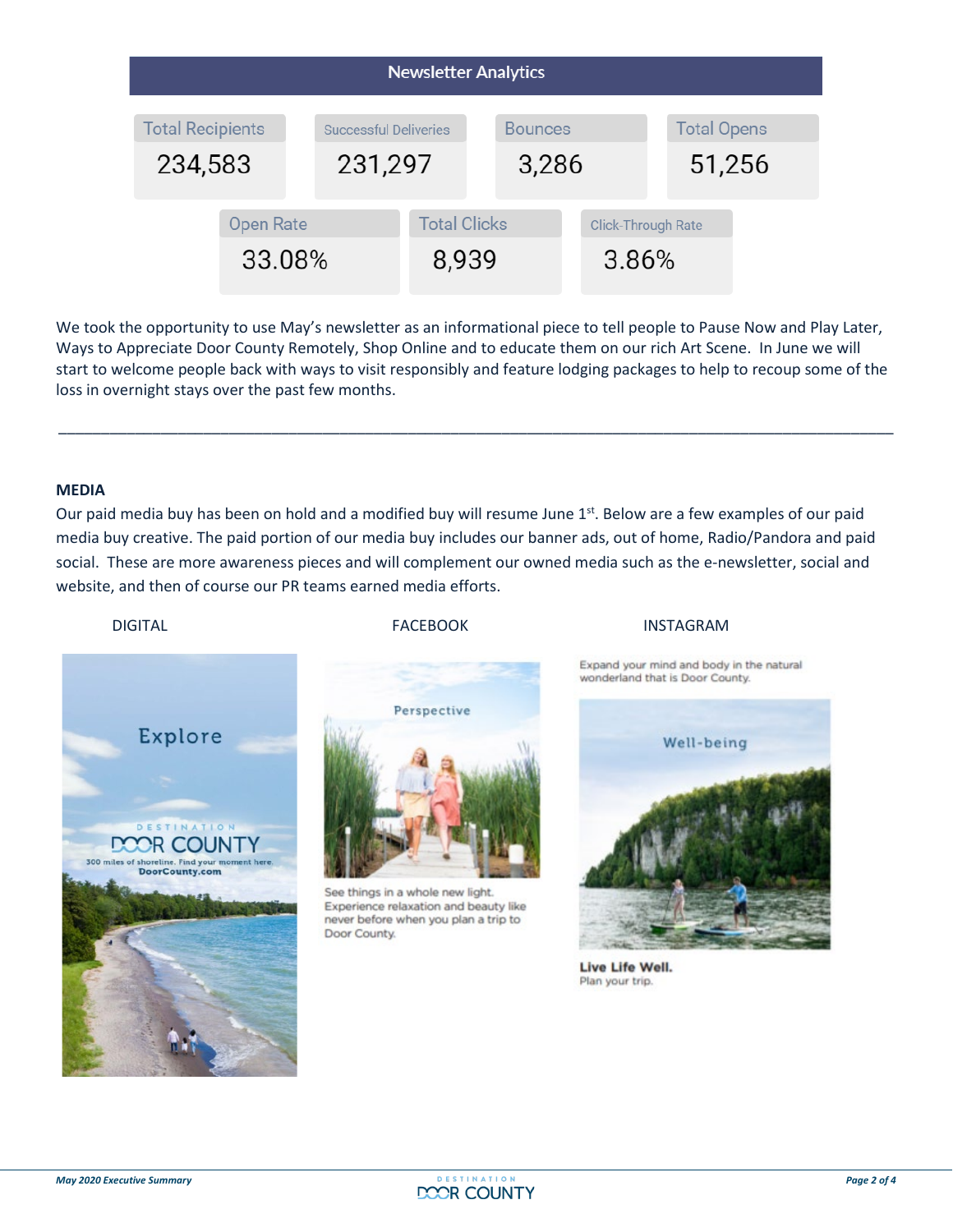# **COMMUNICATIONS & PUBLIC RELATIONS DEPARTMENT**

- May saw continued internal and in-county communications efforts due to the coronavirus health crisis. Some of our more traditional travel PR activities picked up during the month (sharing photos, sharing b-roll, fact-checking, etc.), however a vast majority of our efforts involved communications activities that dealt with the health crisis, both in Door County as well as with media outlets from around the state and region that were covering how the situation was impacting travel in Door County, in Wisconsin and around the world.
- We continued working on updated plans in conjunction with marketing for a rebound campaign and began implementation.
- We continued working with local public health officials, local healthcare leaders and local government leaders as part of the county's [recovery](https://www.co.door.wi.gov/DocumentCenter/View/2470/Press-Release-County-Task-Force-Formed-May-1-2020) task force to share business reopening guidelines and protocols on a web page we continued to update at [DoorCounty.com/open.](https://www.doorcounty.com/open/) We also helped promote a series of public town hall style video ZOOM meetings facilitated by Door County Medical Center in partnership with Door County Public Health. These live virtual meetings provided local businesses the opportunity to hear from local healthcare leaders and Door County Public Health on recommended guidelines for reopening and to ask questions. Information on past and upcoming meetings is available at [DoorCounty.com/open.](https://www.doorcounty.com/open/)
- We accelerated our efforts on a county-wide crisis communications management project to help ensure Door County is collectively speaking in a positive tone, as a choir of singers that are in tune and all singing the same song. This initiative began providing assistance to local community business associations, government agencies and other DDC identified organizations with their outward communications efforts.
- To obtain insight on the travel outlook in Door County for the remainder of 2020, Destination Door County conducted an online travel sentiment visitor survey from May 14-18. Over 10,000 surveys were completed, and the results are available **online** through our research and planning page within the members site on DoorCounty.com.
- Views of DDC produced videos across all online platforms totaled **178,820** in May. Organic views were 100% of the total for the month, with sponsored views totaling 0%. Our two most watched videos on Facebook included our Locals Can't Wait video (5/9) and a live sunrise video (5/3). On YouTube, *our Pause Now Play Later* video and our *Door County Locals Can't Wait* video were the two most watched videos.
- Media assistance was provided to **41** journalists/media outlets in May by providing images, information, on-air/oncamera interviews and/or support for Door County based articles and stories. A few highlights included Thrillist, BMW Owners News, Milwaukee Magazine and Local 5 Live for more traditional travel stories. Additional assistance about the COVID-19 health situation was provided to 12 TV stations, the Wisconsin State Journal and others.
- **21** articles were reported from our media marketing program efforts in May and reached a total of **8,819,887** readers/listeners/ viewers. Media outlets that ran Door County stories during the reported time included the Edmonton Journal online, Canada.com, Toronto Sun online, Calgary Herald, Ottawa Citizen and Ottawa Life. View all program articles via our Google Drive folder at **<http://tinyurl.com/yafamdpg>**.
- Since it began in 2007, the media marketing program has generated **\$26,818,872** worth of earned media coverage for Door County, including **\$108,659** in May.
- The return on investment for our media marketing program to date is **1,101%**. For every dollar we've spent, we've gotten back **\$11.01** worth of Door County media coverage measured in terms of ad value equivalency.

*- continued next page -*